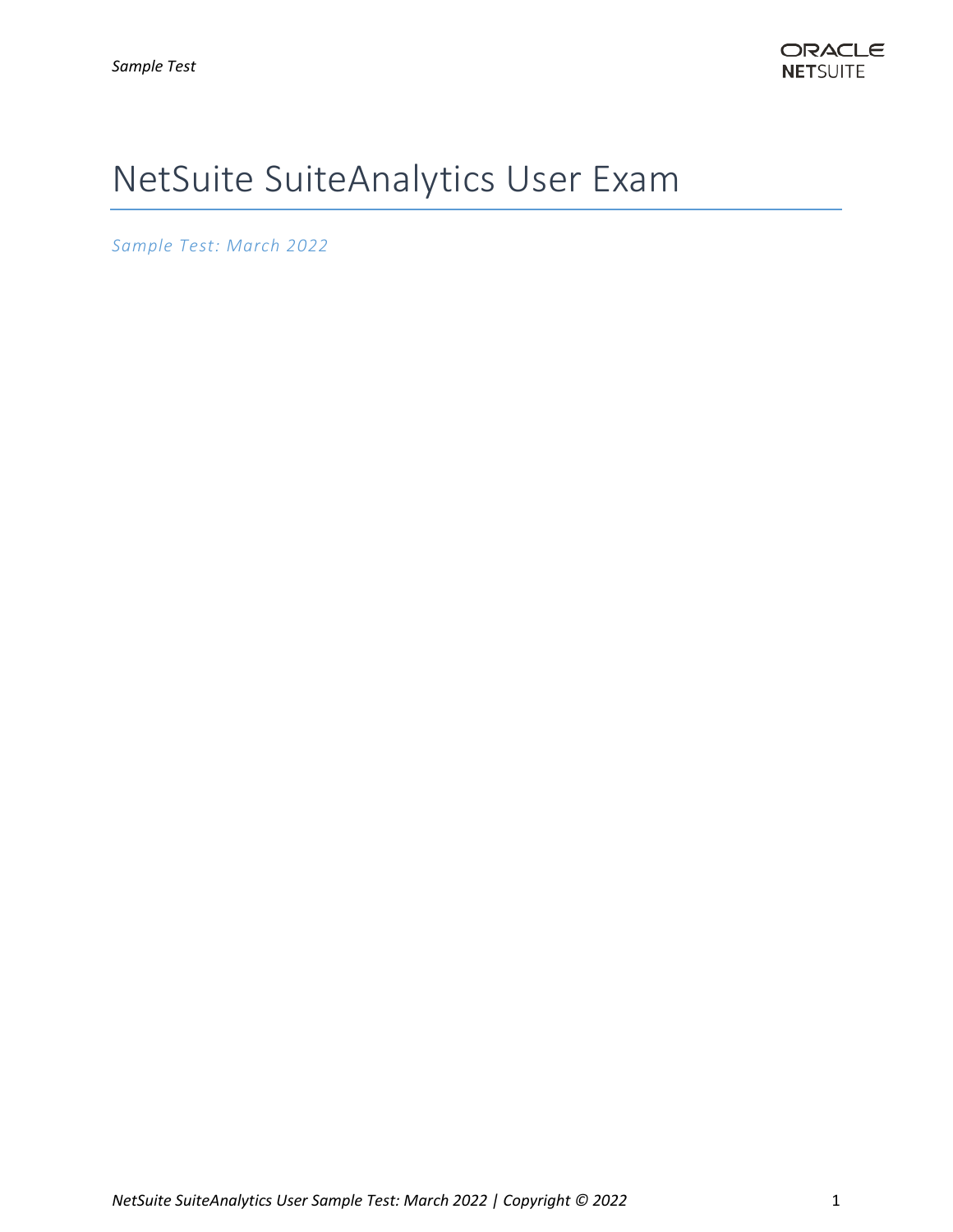

# **Contents**

| I.     |                                                                                                             |  |  |
|--------|-------------------------------------------------------------------------------------------------------------|--|--|
| ΙΙ.    |                                                                                                             |  |  |
| III.   | Compare the methods of sharing search results vs. reports for a given use case5                             |  |  |
| IV.    | Recognize impact of audience, access, and roles restrictions on data results 5                              |  |  |
| V.     | Identify steps to incorporate parent/child records in a saved search or report                              |  |  |
| VI.    | Identify the advantages of various methods of publishing or updating dashboards                             |  |  |
|        | VII. Given a scenario, select the appropriate Dashboard portlet content. Compare dashboard                  |  |  |
|        |                                                                                                             |  |  |
|        |                                                                                                             |  |  |
|        | VIII. Identify the use of the Financial Report Builder Interface feature for a desired formatting result. 7 |  |  |
| IX.    | Select the report builder feature that gives the desired results: show zeros, custom detail report,         |  |  |
| XI     | Recognize when a scenario requires the Alternate Date/Period Range feature.  8                              |  |  |
|        | XII. Identify which user requirements are better met with a custom search vs. a custom report  8            |  |  |
|        |                                                                                                             |  |  |
|        | XIII. Using Expression Builder, select the expression which would yield the desired results  8              |  |  |
|        |                                                                                                             |  |  |
|        |                                                                                                             |  |  |
|        |                                                                                                             |  |  |
|        | XVII. Recognize the difference between formulas in custom search vs. in report10                            |  |  |
| XVIII. | Recognize which SQL expressions will yield desired search results: CASE, DECODE, TO CHAR,                   |  |  |
|        |                                                                                                             |  |  |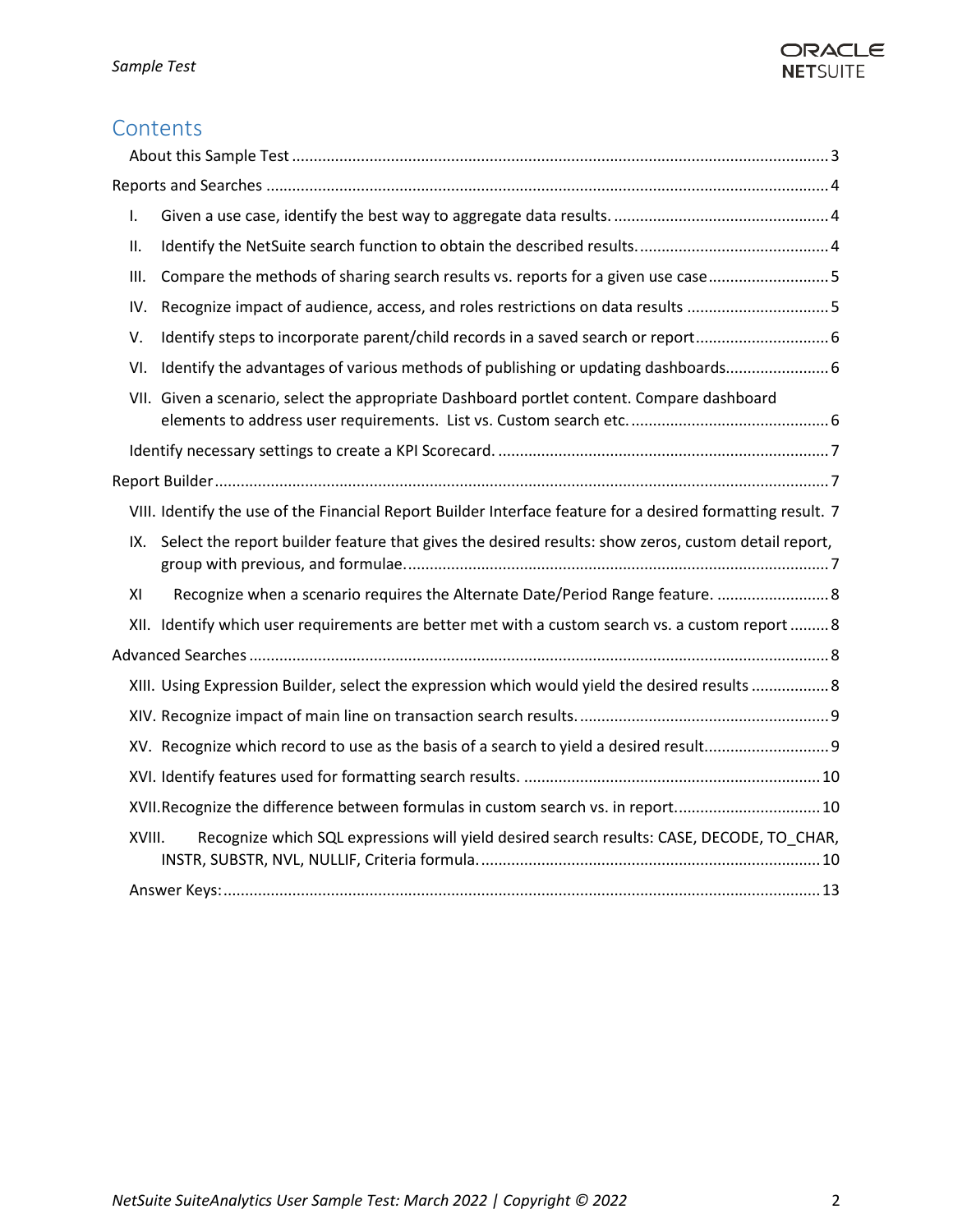## <span id="page-2-0"></span>About this Sample Test

None of these questions are on the SuiteAnalytics User Exam. Most of these questions were written by the same authors who wrote the actual exams. We have tried to write them to a similar level of difficulty as the actual exam questions, but do not guarantee this.

This sample test is provided to give you an idea of the format of questions that might be asked on the exam. However, the sample test does not provide comprehensive coverage of all topics on the test. All material listed in the SuiteAnalytics User Study Guide may be tested.

Being able to answer all the below questions correctly does not guarantee that you will pass the SuiteAnalytics User exam.

We do not publish our passing score.

The number of sample questions per test objective does not reflect the actual weighting of the exam. Any objective may have more, or fewer, questions than are presented here. All objectives have at least one sample question included here.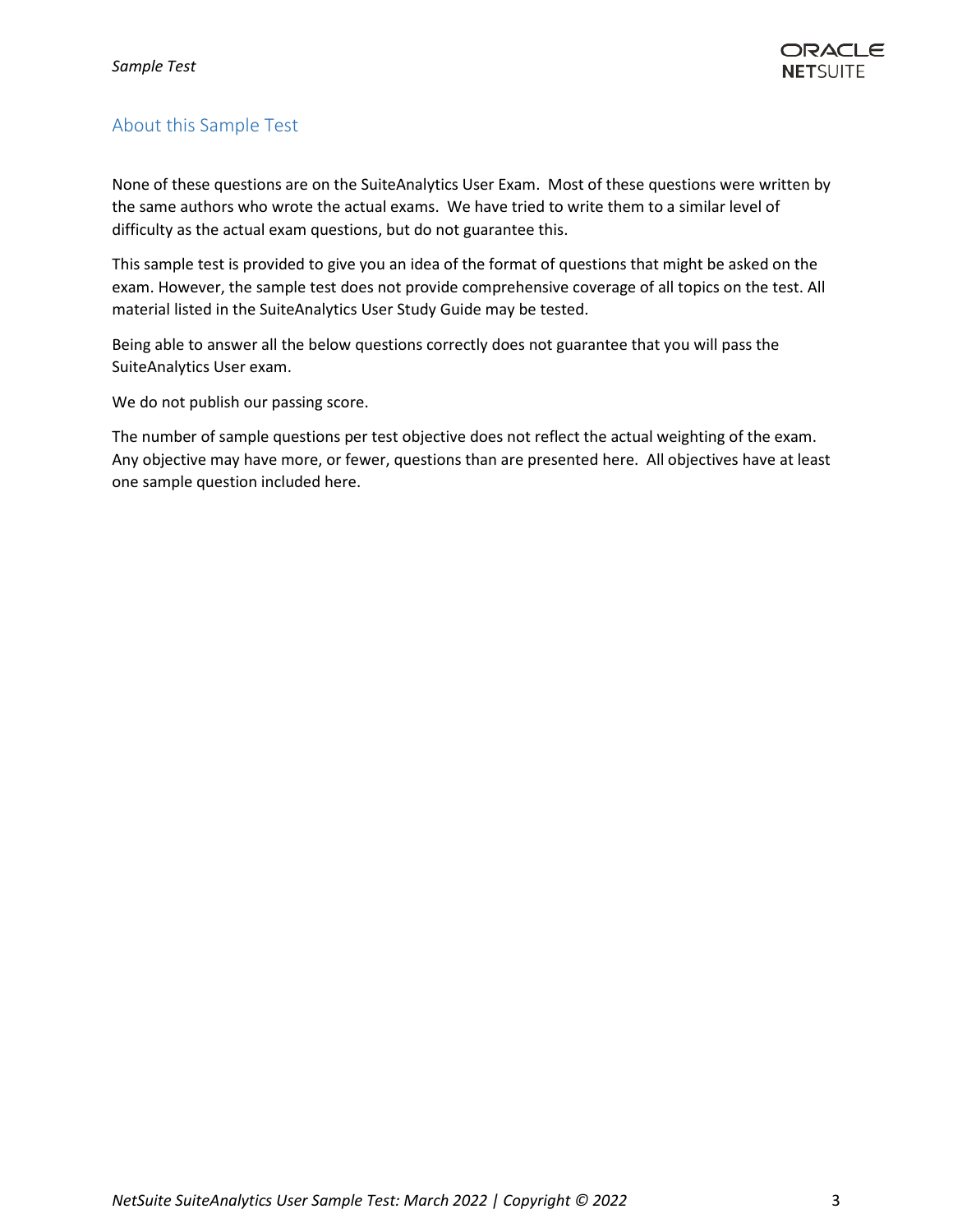## <span id="page-3-0"></span>Reports and Searches

<span id="page-3-1"></span>I. Given a use case, identify the best way to aggregate data results.

1) Match the summary type with the use case below. Each choice is used once.

- 1. \_\_Average
- 2. \_\_Minimum
- 3. \_\_Count
- 4. \_\_Sum
- A. Calculate median value
- B. Add up the numerical values
- C. Show only the rows meeting threshold
- D. Quantify the unique values of the field selected
- 2) A support manager analyzes how support cases are being completed. The manager wants to see which support reps have answered the most cases, and who took the longest to answer any one case.

Match the search parameters with the values below. Use each choice once.

- 1. Minimum
- 2. \_\_Number
- 3. \_\_Group
- 4. Search Types
- A. Support Case
- B. Count
- C. Support Rep
- <span id="page-3-2"></span>D. Duration

II. Identify the NetSuite search function to obtain the described results.

- 3) Match the NetSuite search function with the Field Type (input) below. Field Types may be used more than once or not at all.
	- 1. \_\_Age in Months
	- 2. \_\_Quarter
	- 3. \_\_Rank
	- 4. \_\_Number as Time
	- A. Date
	- B. Numeric
	- C. Text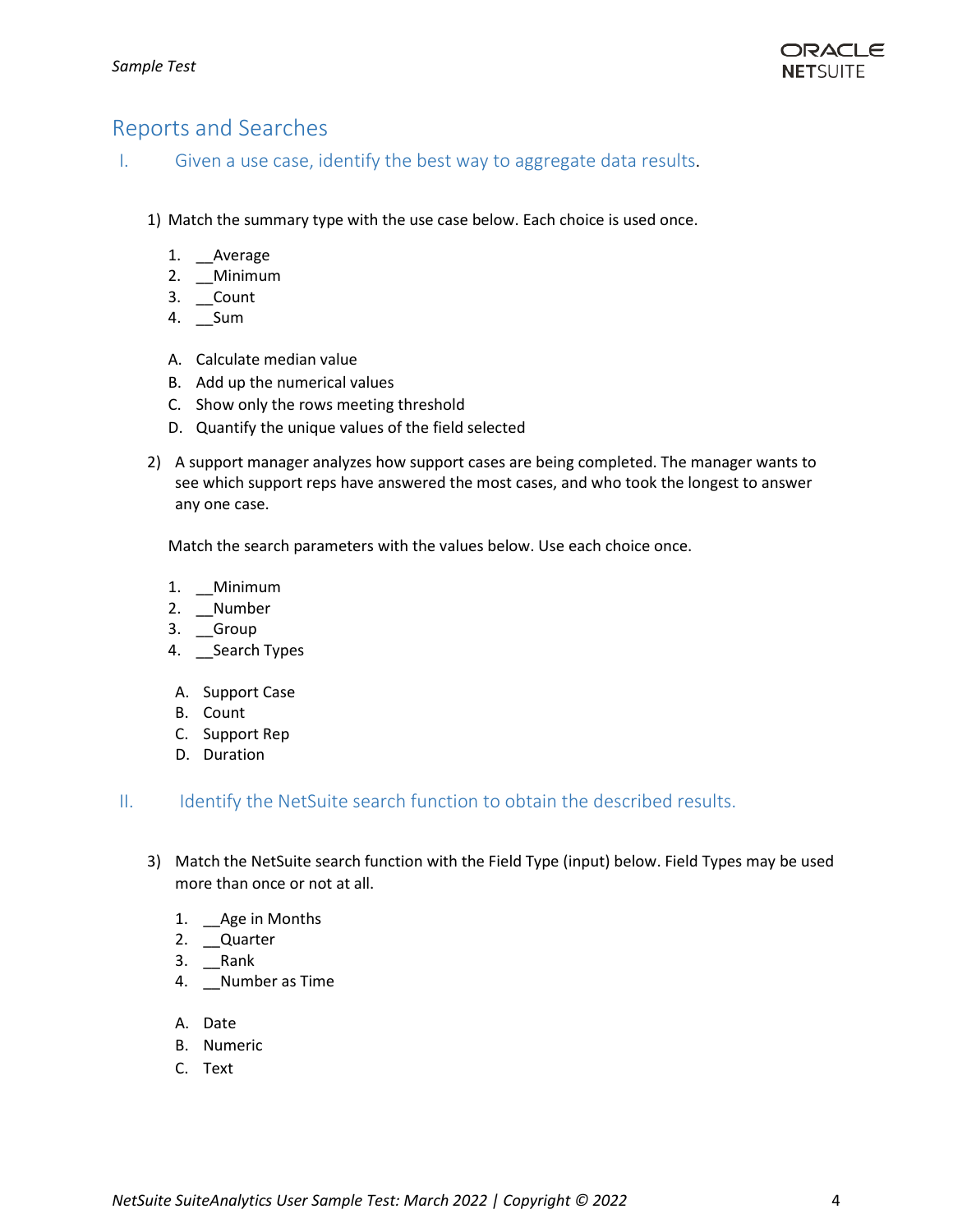

#### <span id="page-4-0"></span>III. Compare the methods of sharing search results vs. reports for a given use case

- 4) Which two analytics tools allow for sending scheduled email results to a pre-defined list of recipients?
	- A. Saved Search
	- B. Custom Reports
	- C. Web Query
	- D. Standard Key Performance Indicator
- 5) Match the method of sharing results on the left with the associated risk on the right.
	- 1. Run Unrestricted
	- 2. Audience
	- 3. \_\_Web Query
	- A. Anyone with access to the excel sheet can pull the data
	- B. Respects role permission access to underlying records
	- C. Overrides role permission access to underlying records
- <span id="page-4-1"></span>IV. Recognize impact of audience, access, and roles restrictions on data results
	- 6) What is a difference between the Audience tab and the Roles tab on a Saved Search?
		- A. The Roles tab controls who can see the Saved Search.
		- B. The Audience tab controls the Preferred List View.
		- C. The Roles tab restricts users to a specific form.
		- D. The Audience tab grants access to the Saved Search.
	- 7) Using the Audience tab of a custom report, the Sales Rep role and the Renewals Department have been selected.

Which **two** categories of users will be able to access the saved search?

- A. Everyone in the Renewals Department
- B. Anyone with the Administrator role
- C. Everyone using the Sales Rep role
- D. Sales Reps in the Renewals Department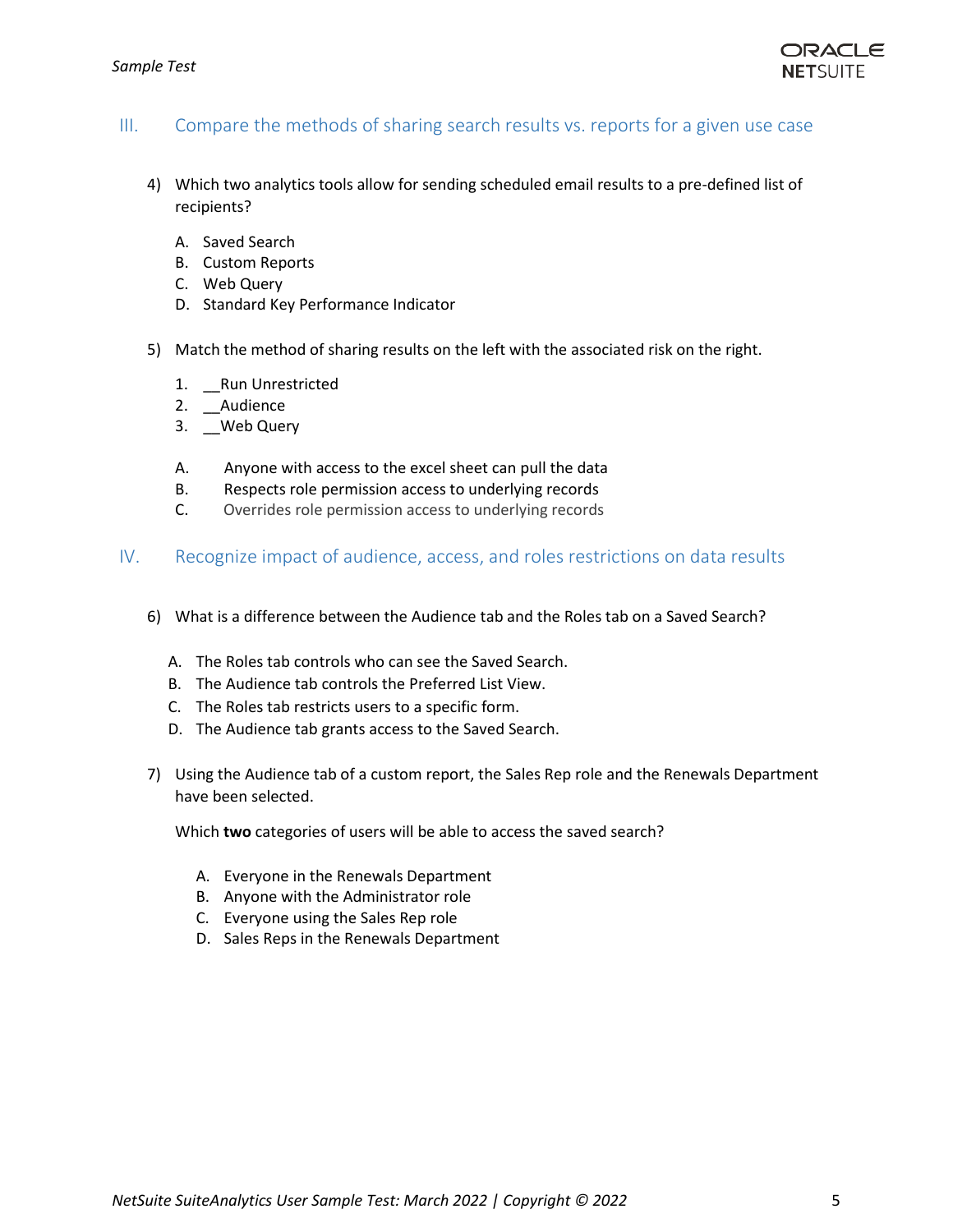

#### <span id="page-5-0"></span>V. Identify steps to incorporate parent/child records in a saved search or report

- 8) You want to add the Sales Rep's phone number field to a Sales Order search results.
	- Sales Rep phone number is on the Employee record
	- Sales Rep phone number is NOT on the Sales Order

Which statement is true steps to meet this requirement for this search?

- A. Sales rep phone number must be selected on the Results tab under Sales Rep Fields...
- B. Sales Rep phone number must be sourced into a Sales Order field first.
- C. Sales rep phone number must be selected on the Criteria tab under Sales Rep Fields...
- D. This requires using a SQL formula.

#### <span id="page-5-1"></span>VI. Identify the advantages of various methods of publishing or updating dashboards

- 9) What are two requirements to publish dashboards in NetSuite?
	- A. You must have Publish Centers permission.
	- B. You must use the same Center as Role that dashboard will be published to.
	- C. You must have Administrator Role.
	- D. You must have Publish Dashboard permission.
- 10) Which two statements are true about updating a previously published dashboard?
	- A. Users can choose to decline the updated dashboard.
	- B. Updates can only be rolled out to dashboards using the same center.
	- C. Updates only affect new employees.
	- D. Updates can override existing users' settings.
- <span id="page-5-2"></span>VII. Given a scenario, select the appropriate Dashboard portlet content. Compare dashboard elements to address user requirements. List vs. Custom search etc.
	- 11) Which use case is the best match for displaying in a KPI Meter?
		- A. Open Support Cases
		- B. Sales per Sales Rep
		- C. Profitability across items
		- D. Quarterly Revenue Trend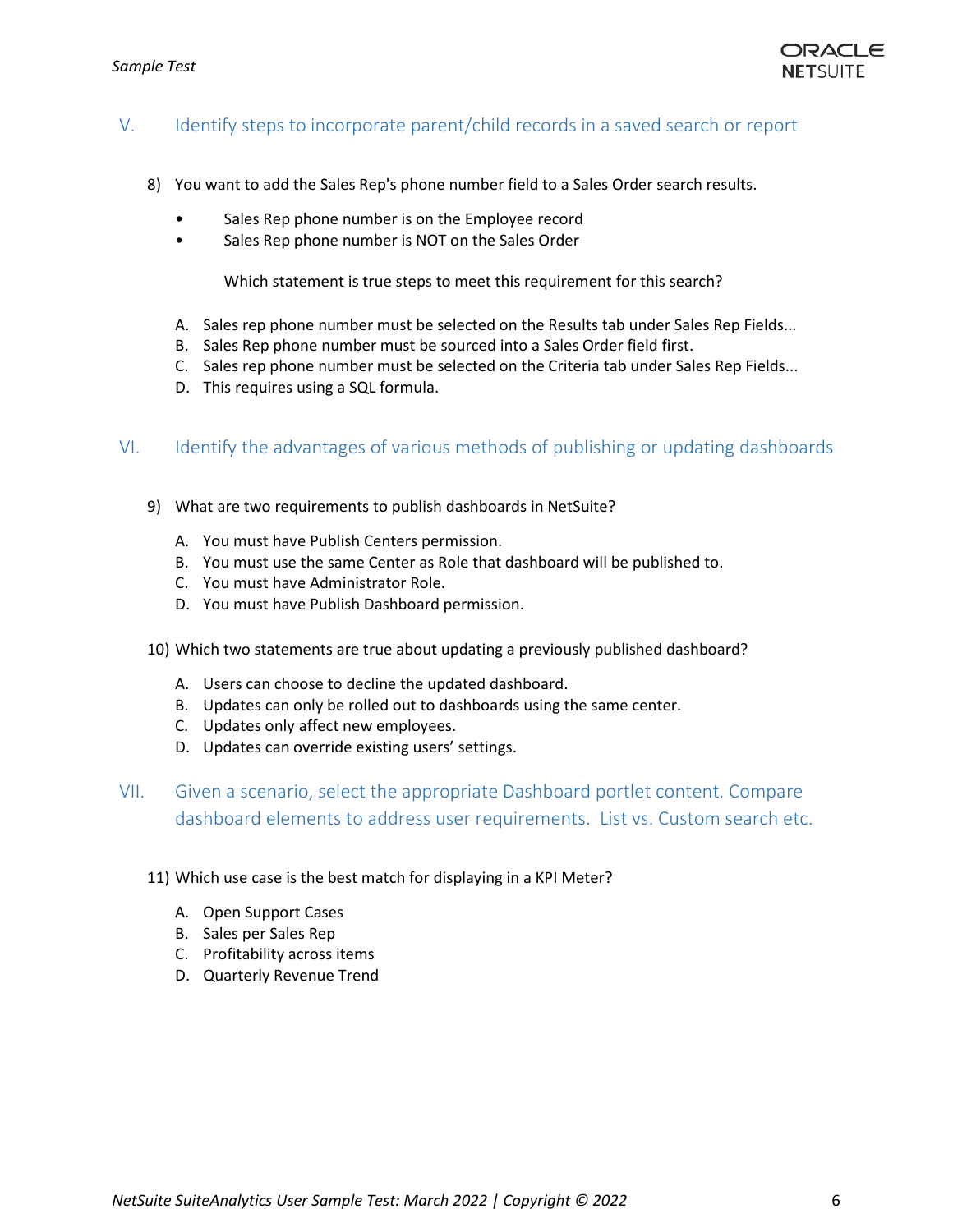

#### <span id="page-6-0"></span>Identify necessary settings to create a KPI Scorecard.

- 12) Which statement is true about creating a KPI Scorecard?
	- A. A formula field is required under Results tab of the saved search KPI.
	- B. Only custom Key Performance Indicators may be used.
	- C. A date/period field is required under Available Filters of the KPI.
	- D. Only standard Key Performance Indicators may be used.

## <span id="page-6-1"></span>Report Builder

- <span id="page-6-2"></span>VIII. Identify the use of the Financial Report Builder Interface feature for a desired formatting result.
	- 13) What do you start editing to customize a Financial Report?
		- A. Groupings
		- B. Layout
		- C. Format
		- D. Statement
	- 14) In the Financial Report Builder, when setting up a Header Row, which Display setting will combine all items within the Header/Summary rows into one number which can be drilled into as needed?
		- A. Header
		- B. Consolidated
		- C. Total
		- D. Collapsed
		- E. Can Not Expand
- <span id="page-6-3"></span>IX. Select the report builder feature that gives the desired results: show zeros, custom detail report, group with previous, and formulae.
	- 15) What will display the section data in the order you prefer in the Financial Report Builder Layout – Account Sections?
		- A. Sort By
		- B. Order By
		- C. Index By
		- D. Group By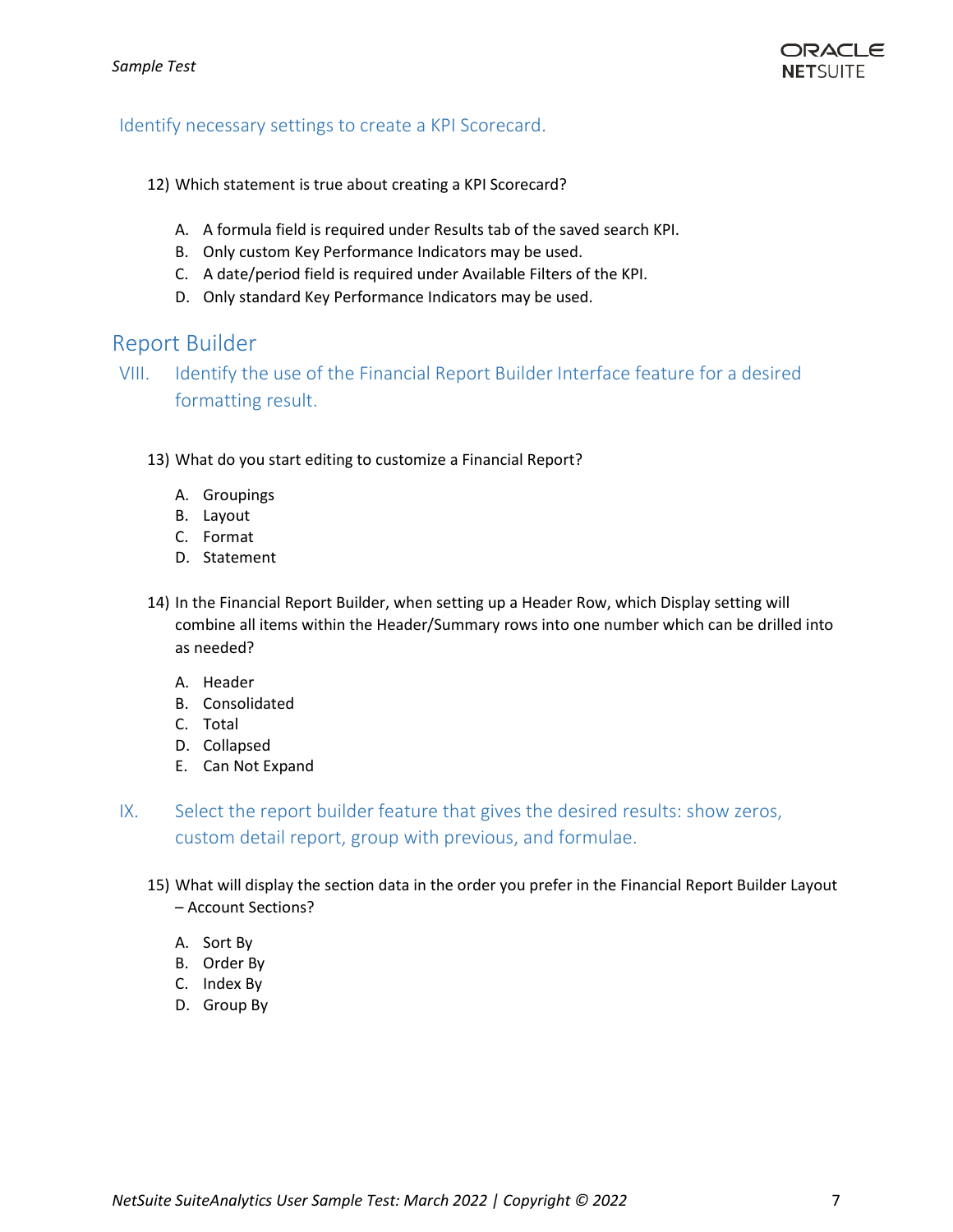

#### <span id="page-7-0"></span>XI Recognize when a scenario requires the Alternate Date/Period Range feature.

- 16) Which two scenarios require the use of the Alternate Date/Period Range Type?
	- A. You want to see the days overdue on the Accounts Payable Aging report.
	- B. You want your date columns to automatically change based on Today's date.
	- C. You want to specify a specific period for each column when viewing a financial statement.
	- D. You want to show your Open Opportunities by Period.
- <span id="page-7-1"></span>XII. Identify which user requirements are better met with a custom search vs. a custom report
	- 17) For which use case would a custom search be used rather than a custom report?
		- A. Expand or Collapse Data on the fly
		- B. Display Subtotals and Totals
		- C. Create a Financial Statement
		- D. Use SQL statements to refine the criteria and results
	- 18) For which use case should you use a Custom Summary Report rather than a Search?
		- A. Allow viewer to re-arrange columns
		- B. Provide Email alerts upon changes of values or addition of data
		- C. Allow viewer to update records directly in a list
		- D. Provide real time data without NetSuite access via Web Query

### <span id="page-7-2"></span>Advanced Searches

- <span id="page-7-3"></span>XIII. Using Expression Builder, select the expression which would yield the desired results
	- 19) A saved search is needed to find all Customers in California who are assigned to Sales Rep A, and also all Customers in Oregon who are assigned to Sales Rep B?

Which Filter expression will deliver these results?

- A. (State = California AND Sales Rep = A) OR (State = Oregon AND Sales Rep = B)
- B. (State = California OR Sales Rep = A) AND (State = Oregon OR Sales Rep = B)
- C. (State = California OR Nevada) AND (Sales Rep = A OR B)
- D. (State = California AND Nevada) OR (Sales Rep = A AND B)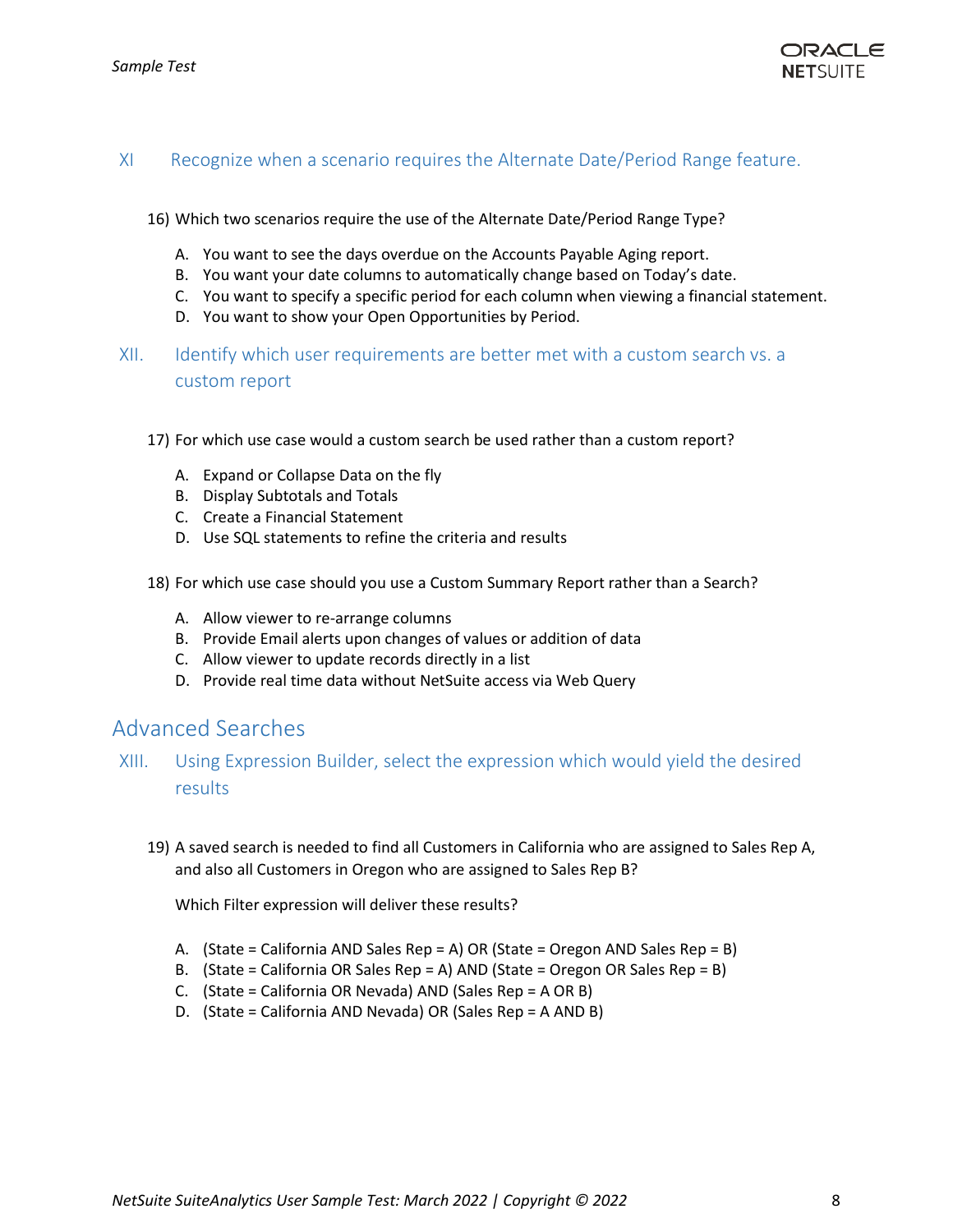#### <span id="page-8-0"></span>XIV. Recognize impact of main line on transaction search results.

- 20) Which record type provides the option to set Main Line = True?
	- A. Contact
	- B. Phone Call
	- C. Project
	- D. Transaction
	- E. Customer

21) An Invoice saved search shows multiple lines for each transaction.

Which search criteria causes this?

- A. Item On Any Line = False
- B. Main Line = True
- C. Main Line = False
- D. Item On Any Line = True

#### <span id="page-8-1"></span>XV. Recognize which record to use as the basis of a search to yield a desired result.

22) A search is required which will display the following data:

Customer Name Sales Rep assigned to Customer Support Case Number Support Rep Subsidiary

Which record type should be used as the basis for the search?

- A. Sales Rep
- B. Customer
- C. Support Rep
- D. Support Case
- 23) A saved search is needed to determine which Items are being brought back by customers most often in a month.

Which record should be used as the basis for the search?

- A. Item
- B. Return Authorization
- C. Sales Order
- D. Monthly Sales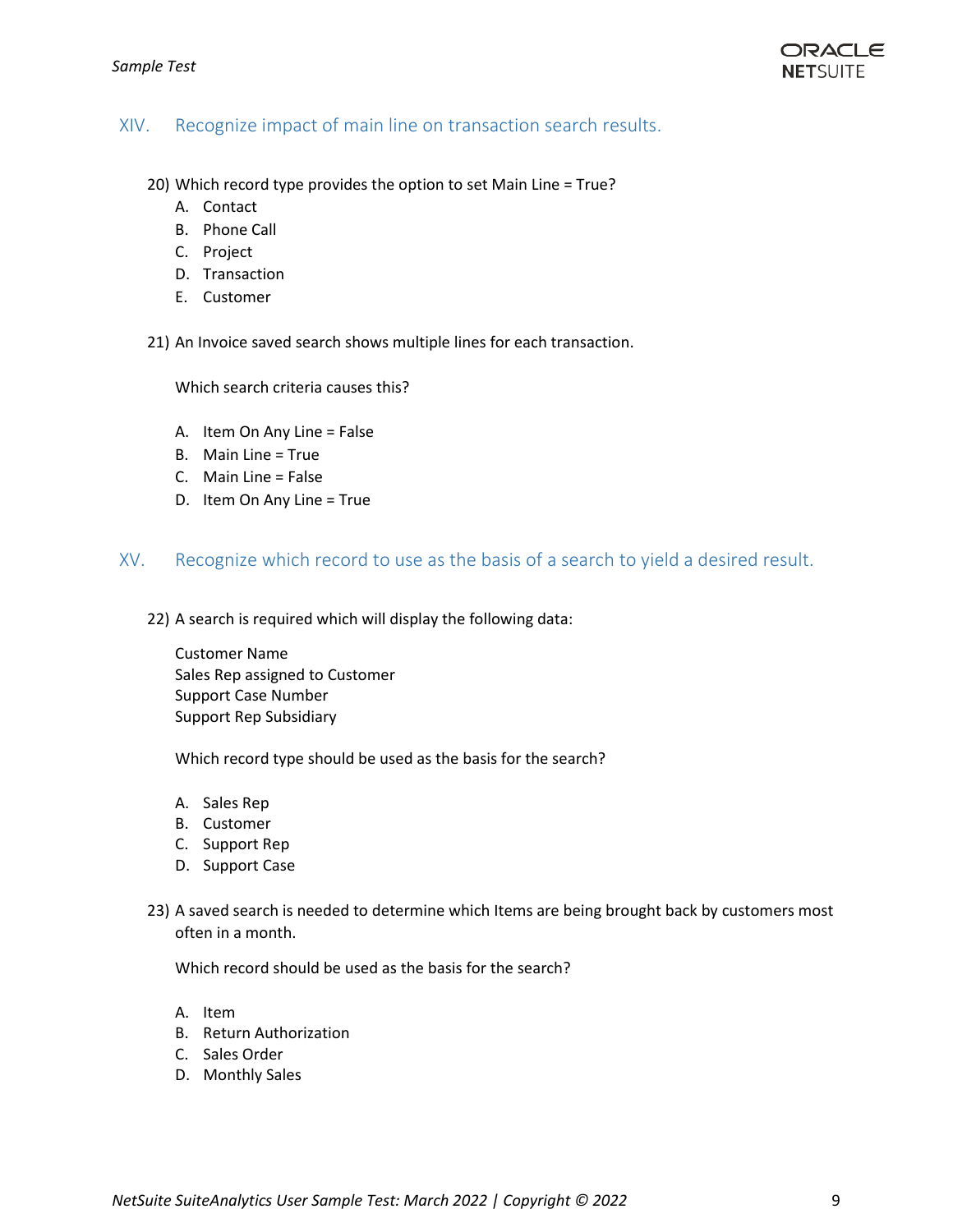## <span id="page-9-0"></span>XVI. Identify features used for formatting search results.

24) A saved search has highlighting defined for the results.

In which context is that highlighting visible?

- A. Only in dashboard portlets only
- B. Only where search results are visible
- C. In List view outside the dashboard only
- D. Only for the creator of the search

<span id="page-9-1"></span>XVII. Recognize the difference between formulas in custom search vs. in report.

- 25) Which statement is true about adding a formula column to a custom report?
	- A. SuiteScript is required.
	- B. SQL formulas may be built.
	- C. Formulas are predefined.
	- D. This option is not available.
- <span id="page-9-2"></span>XVIII. Recognize which SQL expressions will yield desired search results: CASE, DECODE, TO\_CHAR, INSTR, SUBSTR, NVL, NULLIF, Criteria formula.
	- 26) We need a formula and want to be sure not to error out on a divide by zero situation. The two fields are:

{qtybilled} for amount billed {qty} for total amount

Which formula will display the percent of a sales order quantity that has been billed?

- A. Formula (Percent) {qtybilled}/NULLIF({qty},0)
- B. Formula (Numeric) {qty}/NULLIF({qtybilled},0)
- C. Formula (Percent) {qtybilled}/NVL({qty},0)
- D. Formula (Percent) {qtybilled}/NULL{qty}
- E. Formula (Numeric) {qtybilled/NULL{qty},0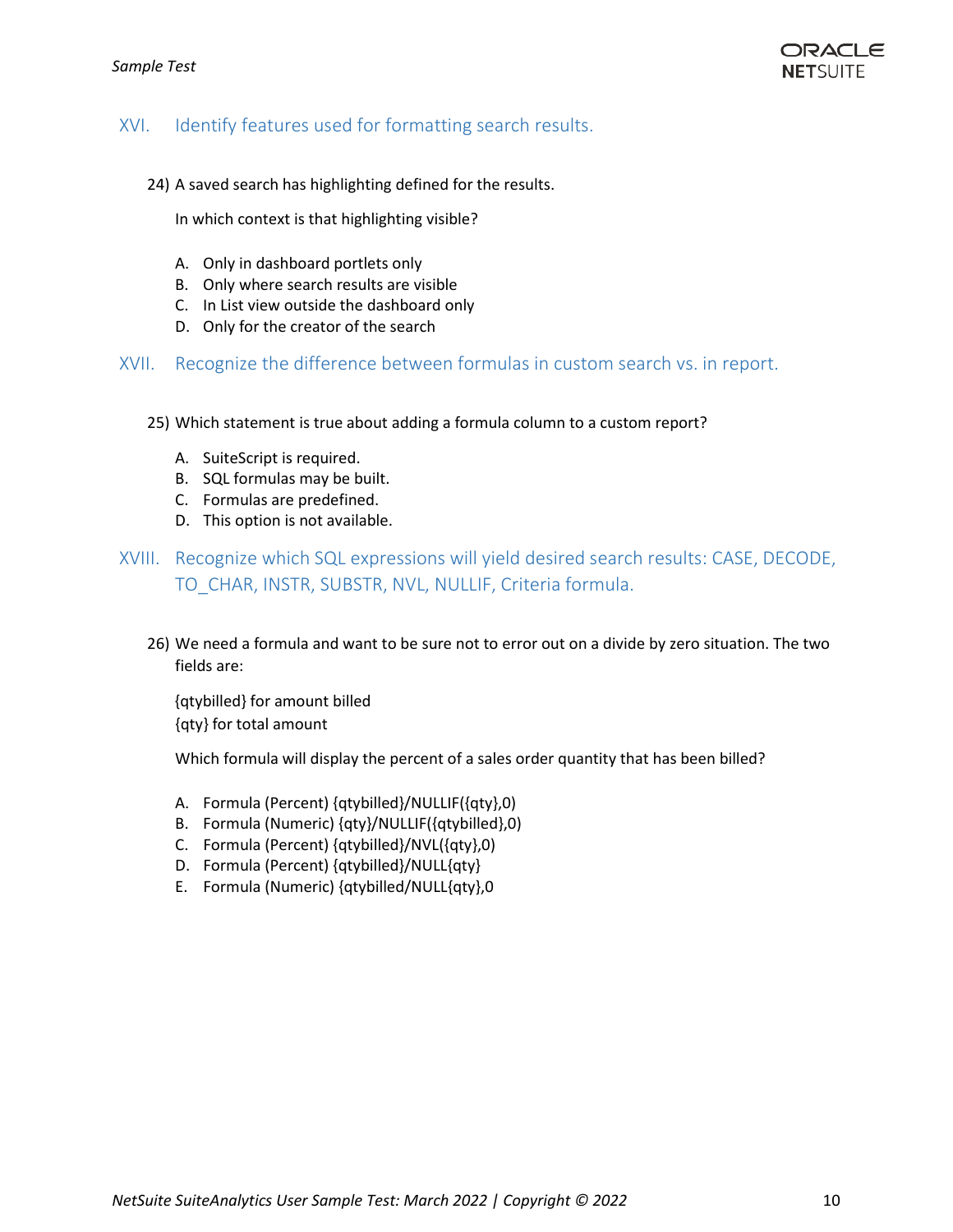

27) An Opportunity record has a Sales Readiness field whose field ID is {salesreadiness}. It has three distinct values: Cold, Warm, and Hot.

You want to convert these distinct values as follows in the saved search results:

Convert Cold to Not Ready Convert Warm to Maybe Convert Hot to Ready

Which two will accomplish this?

- A. DECODE(INSTR({salesreadiness},'Hot'), 0, 'Ready', DECODE(INSTR({salesreadiness},'Warm'), 0, 'Maybe', DECODE(INSTR({salesreadiness},'Cold'), 0, 'Not Ready')))
- B. DECODE(SUBSTR({salesreadiness},1,3),'Hot','Ready', DECODE(SUBSTR({salesreadiness},1,4),'Warm','Maybe', DECODE(SUBSTR({salesreadiness},1,4),'Cold','Not Ready')))
- C. DECODE(SUBSTR({salesreadiness},0,3),'Hot','Not Ready', DECODE(SUBSTR({salesreadiness},0,4),'Warm','Maybe', DECODE(SUBSTR({salesreadiness},0,4),'Cold','Ready')))
- D. DECODE(INSTR({salesreadiness},'Hot'), 1, 'Ready', DECODE(INSTR({salesreadiness},'Warm'), 1, 'Maybe', DECODE(INSTR({salesreadiness},'Cold'), 1, 'Not Ready')))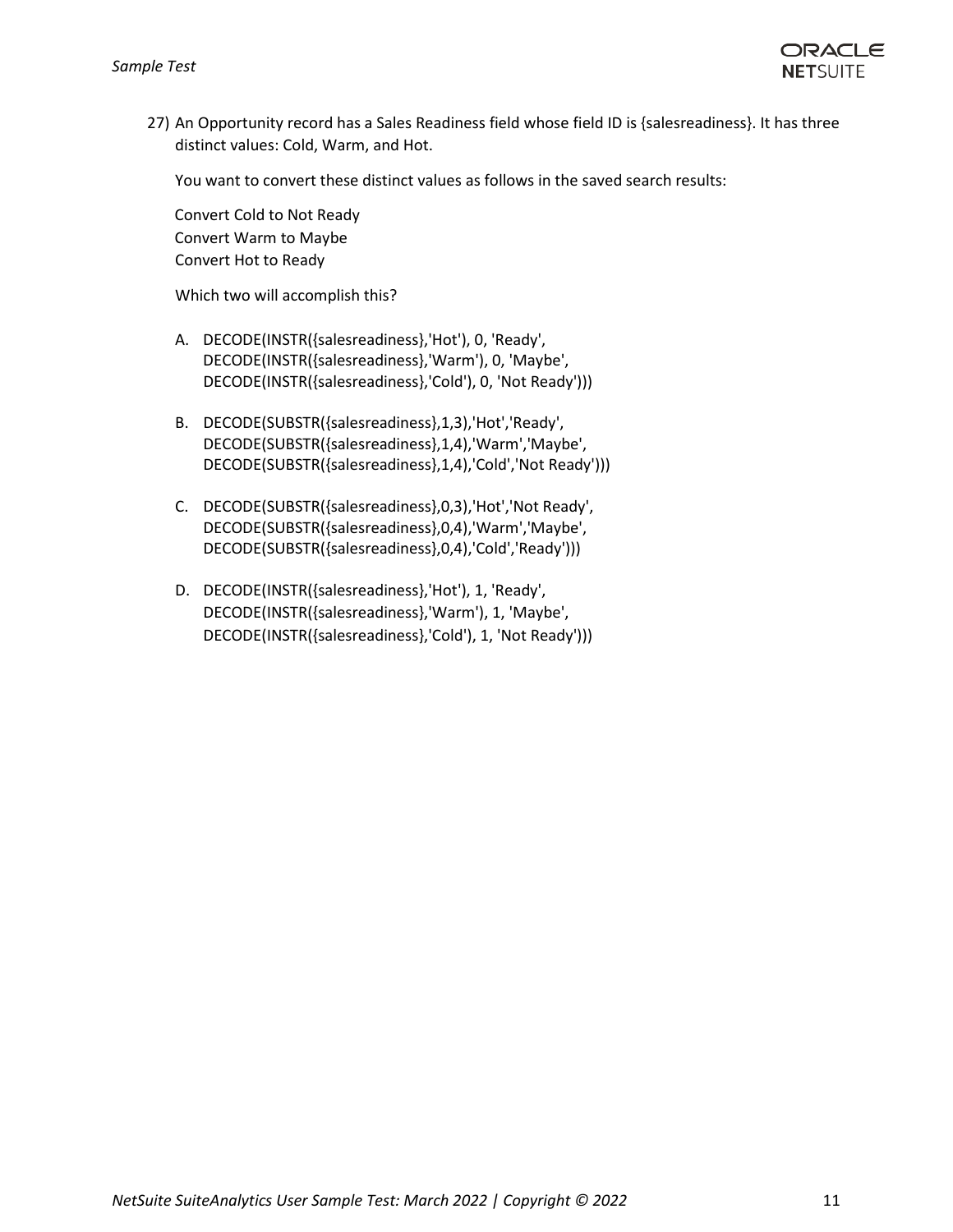

28) An Activity search returns a Company field whose field ID is {company}. When an activity is assigned to a Project, {company} is a combination of Customer and Project that is always returned in the same format, e.g. CustomerABC:ProjectABC.

We want to return the Project when it exists as part of the {company} field, otherwise return the value no project.

Which two statements will accomplish this?

- A. CASE INSTR({company},':') WHEN 0 THEN 'no project' ELSE SUBSTR({company},INSTR({company},':') + 1) END
- B. CASE WHEN INSTR({company},':') IS NOT NULL THEN 'no project' ELSE SUBSTR({company},INSTR({company},':') + 1) END
- C. CASE WHEN INSTR({company},':') IS NULL THEN 'no project' ELSE SUBSTR({company},INSTR({company},':') + 1) END
- D. CASE INSTR({company},':') = 0 THEN 'no project' ELSE SUBSTR({company},INSTR({company},':') + 1) END
- E. CASE WHEN INSTR({company},':') = 0 THEN 'no project' ELSE SUBSTR({company},INSTR({company},':') + 1) END